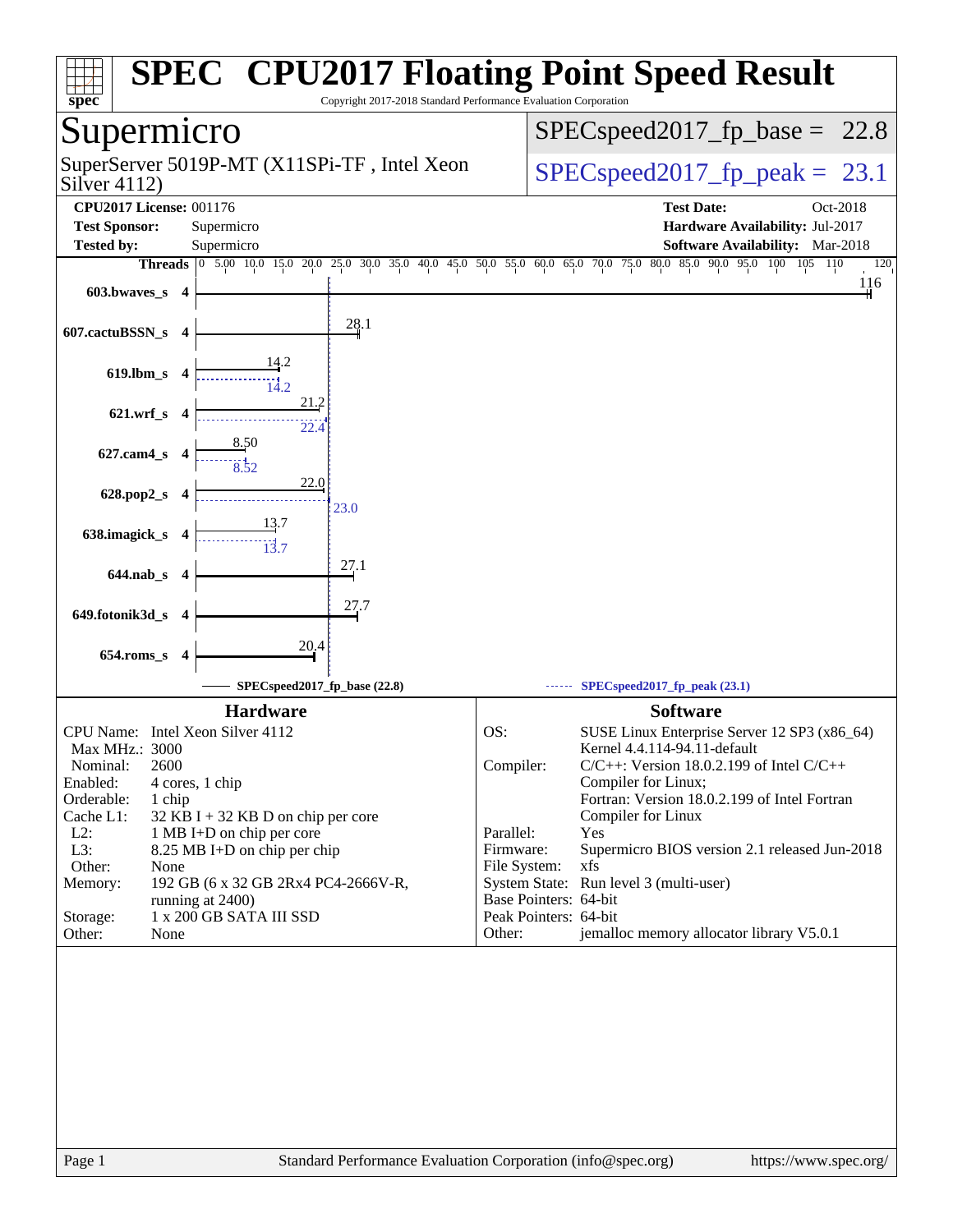

Copyright 2017-2018 Standard Performance Evaluation Corporation

## Supermicro

Silver 4112) SuperServer 5019P-MT (X11SPi-TF, Intel Xeon  $SPIEC speed2017$  fp\_peak = 23.1

 $SPECspeed2017_fp\_base = 22.8$ 

**[CPU2017 License:](http://www.spec.org/auto/cpu2017/Docs/result-fields.html#CPU2017License)** 001176 **[Test Date:](http://www.spec.org/auto/cpu2017/Docs/result-fields.html#TestDate)** Oct-2018 **[Test Sponsor:](http://www.spec.org/auto/cpu2017/Docs/result-fields.html#TestSponsor)** Supermicro **[Hardware Availability:](http://www.spec.org/auto/cpu2017/Docs/result-fields.html#HardwareAvailability)** Jul-2017 **[Tested by:](http://www.spec.org/auto/cpu2017/Docs/result-fields.html#Testedby)** Supermicro **[Software Availability:](http://www.spec.org/auto/cpu2017/Docs/result-fields.html#SoftwareAvailability)** Mar-2018

#### **[Results Table](http://www.spec.org/auto/cpu2017/Docs/result-fields.html#ResultsTable)**

|                            |                       | <b>Base</b>    |       |                |       |                | Peak  |                |                |              |                |              |                |              |
|----------------------------|-----------------------|----------------|-------|----------------|-------|----------------|-------|----------------|----------------|--------------|----------------|--------------|----------------|--------------|
| <b>Benchmark</b>           | <b>Threads</b>        | <b>Seconds</b> | Ratio | <b>Seconds</b> | Ratio | <b>Seconds</b> | Ratio | <b>Threads</b> | <b>Seconds</b> | <b>Ratio</b> | <b>Seconds</b> | <b>Ratio</b> | <b>Seconds</b> | <b>Ratio</b> |
| 603.bwayes s               |                       | 507            | 116   | 508            | 116   | 511            | 116   | $\overline{4}$ | 507            | 116          | 508            | <b>116</b>   | 511            | 116          |
| 607.cactuBSSN s            | 4                     | 598            | 27.9  | 592            | 28.2  | <u>594</u>     | 28.1  | 4              | 598            | 27.9         | 592            | 28.2         | 594            | 28.1         |
| $619.$ lbm s               |                       | 362            | 14.5  | 368            | 14.2  | 370            | 14.1  | $\overline{4}$ | 366            | 14.3         | 368            | 14.2         | 370            | 14.2         |
| $621.wrf$ s                | 4                     | 625            | 21.1  | 624            | 21.2  | 623            | 21.2  | $\overline{4}$ | 590            | 22.4         | 590            | 22.4         | 592            | 22.3         |
| $627$ .cam $4 \text{ s}$   | 4                     | 1042           | 8.50  | 1043           | 8.50  | 1041           | 8.51  | $\overline{4}$ | 1041           | 8.52         | 1039           | 8.53         | 1042           | 8.51         |
| $628.pop2_s$               | 4                     | 542            | 21.9  | 541            | 22.0  | 541            | 22.0  | 4              | 518            | 22.9         | 516            | 23.0         | 517            | 23.0         |
| 638.imagick_s              | 4                     | 1054           | 13.7  | 1054           | 13.7  | 1055           | 13.7  | $\overline{4}$ | 1056           | 13.7         | 1055           | 13.7         | 1054           | 13.7         |
| $644$ .nab s               | 4                     | 644            | 27.1  | 644            | 27.1  | 643            | 27.2  | $\overline{4}$ | 644            | 27.1         | 644            | 27.1         | 643            | 27.2         |
| 649.fotonik3d s            | 4                     | 329            | 27.7  | 329            | 27.7  | 327            | 27.9  | 4              | 329            | 27.7         | 329            | 27.7         | 327            | 27.9         |
| $654$ .roms s              | 4                     | 773            | 20.4  | 770            | 20.4  | 778            | 20.2  | $\overline{4}$ | 773            | 20.4         | 770            | 20.4         | 778            | 20.2         |
| $SPECspeed2017_fp\_base =$ |                       |                | 22.8  |                |       |                |       |                |                |              |                |              |                |              |
| CDF <sub>O</sub>           | <b><i>BAGER B</i></b> | . .            | -- -  |                |       |                |       |                |                |              |                |              |                |              |

**[SPECspeed2017\\_fp\\_peak =](http://www.spec.org/auto/cpu2017/Docs/result-fields.html#SPECspeed2017fppeak) 23.1**

Results appear in the [order in which they were run](http://www.spec.org/auto/cpu2017/Docs/result-fields.html#RunOrder). Bold underlined text [indicates a median measurement](http://www.spec.org/auto/cpu2017/Docs/result-fields.html#Median).

#### **[Operating System Notes](http://www.spec.org/auto/cpu2017/Docs/result-fields.html#OperatingSystemNotes)**

Stack size set to unlimited using "ulimit -s unlimited"

#### **[General Notes](http://www.spec.org/auto/cpu2017/Docs/result-fields.html#GeneralNotes)**

Environment variables set by runcpu before the start of the run: KMP\_AFFINITY = "granularity=fine,compact" LD\_LIBRARY\_PATH = "/home/cpu2017/lib/ia32:/home/cpu2017/lib/intel64:/home/cpu2017/je5.0.1-32:/home/cpu2017/je5.0.1-64" OMP\_STACKSIZE = "192M"

 Binaries compiled on a system with 1x Intel Core i7-6700K CPU + 32GB RAM memory using Redhat Enterprise Linux 7.5 Transparent Huge Pages enabled by default Prior to runcpu invocation Filesystem page cache synced and cleared with: sync; echo 3> /proc/sys/vm/drop\_caches

 Yes: The test sponsor attests, as of date of publication, that CVE-2017-5754 (Meltdown) is mitigated in the system as tested and documented. Yes: The test sponsor attests, as of date of publication, that CVE-2017-5753 (Spectre variant 1) is mitigated in the system as tested and documented. Yes: The test sponsor attests, as of date of publication, that CVE-2017-5715 (Spectre variant 2) is mitigated in the system as tested and documented. jemalloc, a general purpose malloc implementation built with the RedHat Enterprise 7.5, and the system compiler gcc 4.8.5 sources available from jemalloc.net or <https://github.com/jemalloc/jemalloc/releases>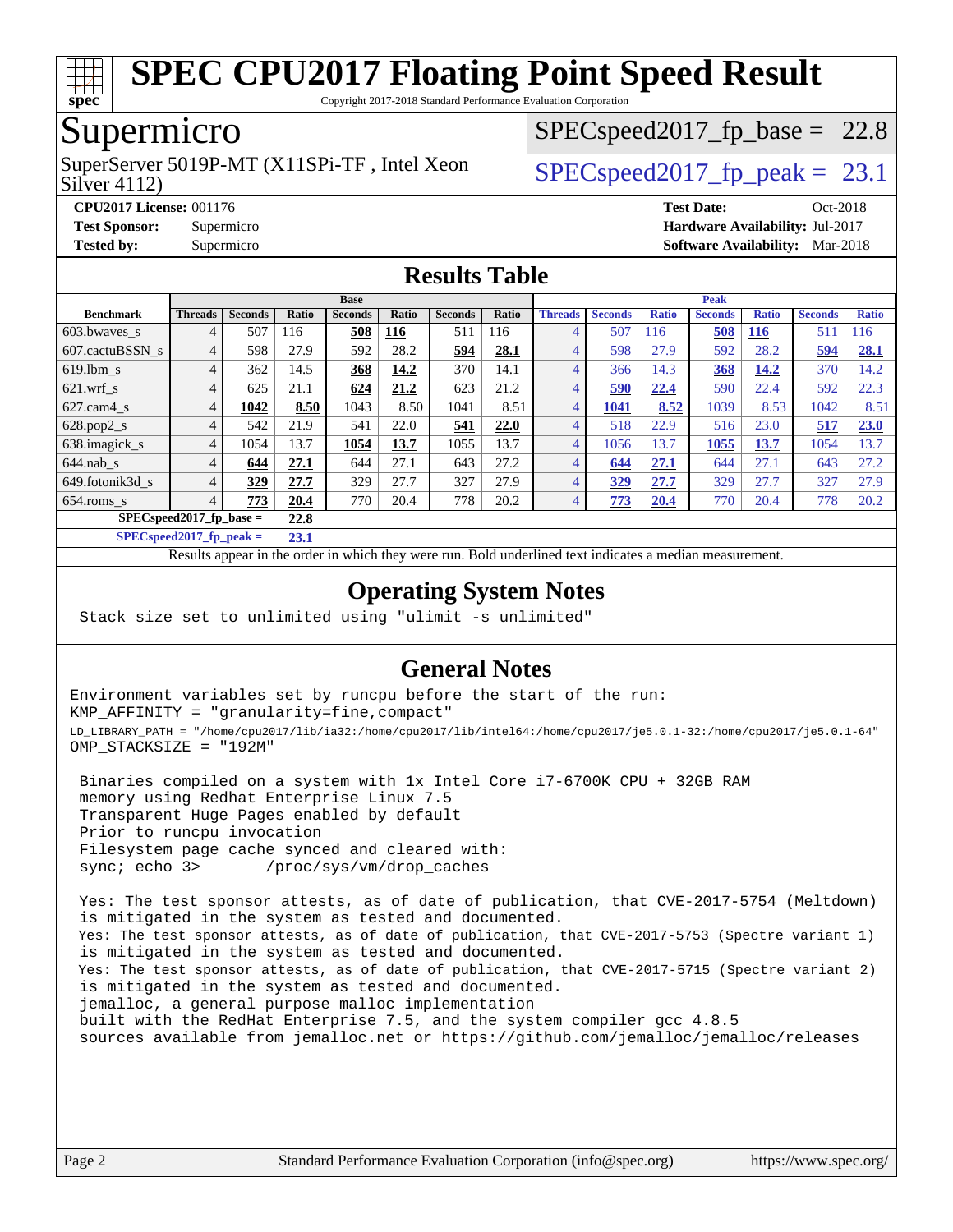

Copyright 2017-2018 Standard Performance Evaluation Corporation

### Supermicro

Silver 4112) SuperServer 5019P-MT  $(X11SPi-TF)$ , Intel Xeon  $\big|$  [SPECspeed2017\\_fp\\_peak =](http://www.spec.org/auto/cpu2017/Docs/result-fields.html#SPECspeed2017fppeak) 23.1

 $SPECspeed2017_fp\_base = 22.8$ 

**[CPU2017 License:](http://www.spec.org/auto/cpu2017/Docs/result-fields.html#CPU2017License)** 001176 **[Test Date:](http://www.spec.org/auto/cpu2017/Docs/result-fields.html#TestDate)** Oct-2018 **[Test Sponsor:](http://www.spec.org/auto/cpu2017/Docs/result-fields.html#TestSponsor)** Supermicro **[Hardware Availability:](http://www.spec.org/auto/cpu2017/Docs/result-fields.html#HardwareAvailability)** Jul-2017 **[Tested by:](http://www.spec.org/auto/cpu2017/Docs/result-fields.html#Testedby)** Supermicro **[Software Availability:](http://www.spec.org/auto/cpu2017/Docs/result-fields.html#SoftwareAvailability)** Mar-2018

#### **[Platform Notes](http://www.spec.org/auto/cpu2017/Docs/result-fields.html#PlatformNotes)**

Page 3 Standard Performance Evaluation Corporation [\(info@spec.org\)](mailto:info@spec.org) <https://www.spec.org/> BIOS Settings: Hyper-Threading [ALL] = Disable LLC dead line alloc = Disable Patrol Scrub = Disable Sysinfo program /home/cpu2017/bin/sysinfo Rev: r5974 of 2018-05-19 9bcde8f2999c33d61f64985e45859ea9 running on linux-cyyj Fri Oct 5 21:39:31 2018 SUT (System Under Test) info as seen by some common utilities. For more information on this section, see <https://www.spec.org/cpu2017/Docs/config.html#sysinfo> From /proc/cpuinfo model name : Intel(R) Xeon(R) Silver 4112 CPU @ 2.60GHz 1 "physical id"s (chips) 4 "processors" cores, siblings (Caution: counting these is hw and system dependent. The following excerpts from /proc/cpuinfo might not be reliable. Use with caution.) cpu cores : 4 siblings : 4 physical 0: cores 1 2 4 5 From lscpu: Architecture: x86\_64 CPU op-mode(s): 32-bit, 64-bit Byte Order: Little Endian  $CPU(s):$  4 On-line CPU(s) list: 0-3 Thread(s) per core: 1 Core(s) per socket: 4 Socket(s): 1 NUMA node(s): 1 Vendor ID: GenuineIntel CPU family: 6 Model: 85 Model name: Intel(R) Xeon(R) Silver 4112 CPU @ 2.60GHz Stepping: 4 CPU MHz: 1400.000 CPU max MHz: 2601.0000 CPU min MHz: 800.0000 BogoMIPS: 5199.98 Virtualization: VT-x L1d cache: 32K L1i cache: 32K L2 cache: 1024K L3 cache: 8448K NUMA node0 CPU(s): 0-3 **(Continued on next page)**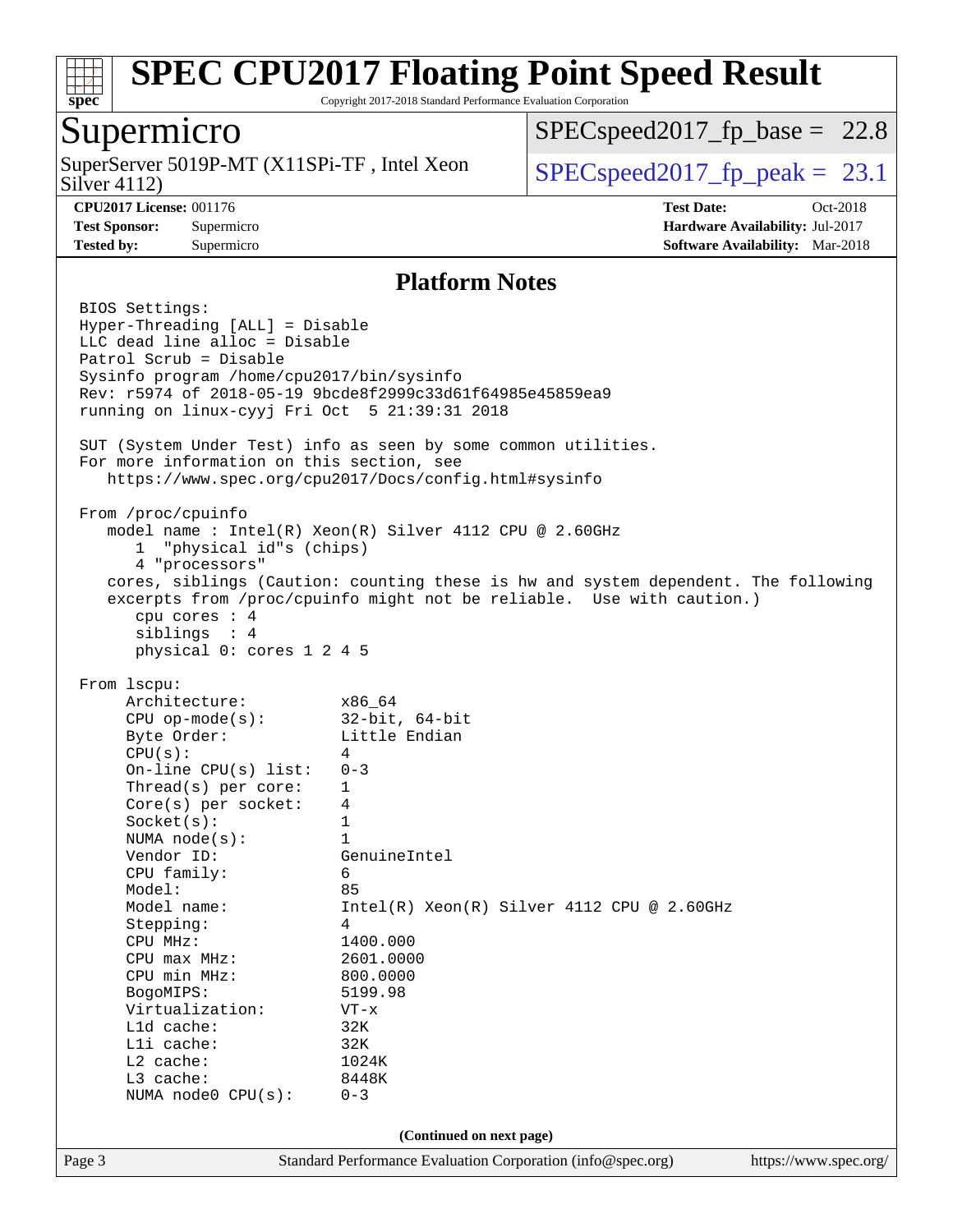

Copyright 2017-2018 Standard Performance Evaluation Corporation

# Supermicro

Silver 4112) SuperServer 5019P-MT (X11SPi-TF, Intel Xeon  $Solve (A112)$ 

[SPECspeed2017\\_fp\\_base =](http://www.spec.org/auto/cpu2017/Docs/result-fields.html#SPECspeed2017fpbase) 22.8

**[Tested by:](http://www.spec.org/auto/cpu2017/Docs/result-fields.html#Testedby)** Supermicro **[Software Availability:](http://www.spec.org/auto/cpu2017/Docs/result-fields.html#SoftwareAvailability)** Mar-2018

**[CPU2017 License:](http://www.spec.org/auto/cpu2017/Docs/result-fields.html#CPU2017License)** 001176 **[Test Date:](http://www.spec.org/auto/cpu2017/Docs/result-fields.html#TestDate)** Oct-2018 **[Test Sponsor:](http://www.spec.org/auto/cpu2017/Docs/result-fields.html#TestSponsor)** Supermicro **[Hardware Availability:](http://www.spec.org/auto/cpu2017/Docs/result-fields.html#HardwareAvailability)** Jul-2017

#### **[Platform Notes \(Continued\)](http://www.spec.org/auto/cpu2017/Docs/result-fields.html#PlatformNotes)**

| fpu vme de pse tsc msr pae mce cx8 apic sep mtrr pge mca cmov<br>Flaqs:<br>pat pse36 clflush dts acpi mmx fxsr sse sse2 ss ht tm pbe syscall nx pdpelgb rdtscp<br>lm constant_tsc art arch_perfmon pebs bts rep_good nopl xtopology nonstop_tsc<br>aperfmperf eagerfpu pni pclmulqdq dtes64 monitor ds_cpl vmx smx est tm2 ssse3 sdbg<br>fma cx16 xtpr pdcm pcid dca sse4_1 sse4_2 x2apic movbe popcnt tsc_deadline_timer aes<br>xsave avx f16c rdrand lahf_lm abm 3dnowprefetch ida arat epb invpcid_single pln pts<br>dtherm intel_pt rsb_ctxsw spec_ctrl retpoline kaiser tpr_shadow vnmi flexpriority<br>ept vpid fsgsbase tsc_adjust bmil hle avx2 smep bmi2 erms invpcid rtm cqm mpx<br>avx512f avx512dq rdseed adx smap clflushopt clwb avx512cd avx512bw avx512vl xsaveopt<br>xsavec xgetbvl cqm_llc cqm_occup_llc pku ospke |
|--------------------------------------------------------------------------------------------------------------------------------------------------------------------------------------------------------------------------------------------------------------------------------------------------------------------------------------------------------------------------------------------------------------------------------------------------------------------------------------------------------------------------------------------------------------------------------------------------------------------------------------------------------------------------------------------------------------------------------------------------------------------------------------------------------------------------------------|
| /proc/cpuinfo cache data<br>cache size : 8448 KB                                                                                                                                                                                                                                                                                                                                                                                                                                                                                                                                                                                                                                                                                                                                                                                     |
| From numactl --hardware<br>WARNING: a numactl 'node' might or might not correspond to a<br>physical chip.<br>available: 1 nodes (0)<br>node 0 cpus: 0 1 2 3<br>node 0 size: 192080 MB<br>node 0 free: 184555 MB<br>node distances:<br>node 0<br>0: 10                                                                                                                                                                                                                                                                                                                                                                                                                                                                                                                                                                                |
| From /proc/meminfo<br>MemTotal:<br>196689972 kB<br>HugePages_Total:<br>0<br>Hugepagesize:<br>2048 kB                                                                                                                                                                                                                                                                                                                                                                                                                                                                                                                                                                                                                                                                                                                                 |
| From /etc/*release* /etc/*version*<br>SuSE-release:<br>SUSE Linux Enterprise Server 12 (x86_64)<br>$VERSION = 12$<br>PATCHLEVEL = 3<br># This file is deprecated and will be removed in a future service pack or release.<br># Please check /etc/os-release for details about this release.<br>os-release:<br>NAME="SLES"<br>VERSION="12-SP3"<br>VERSION ID="12.3"<br>PRETTY_NAME="SUSE Linux Enterprise Server 12 SP3"<br>ID="sles"<br>ANSI COLOR="0;32"<br>$CPE\_NAME='cpe://o:suse: sles:12:sp3"$                                                                                                                                                                                                                                                                                                                                 |
| uname $-a$ :<br>Linux linux-cyyj 4.4.114-94.11-default #1 SMP Thu Feb 1 19:28:26 UTC 2018 (4309ff9)                                                                                                                                                                                                                                                                                                                                                                                                                                                                                                                                                                                                                                                                                                                                  |
| (Continued on next page)                                                                                                                                                                                                                                                                                                                                                                                                                                                                                                                                                                                                                                                                                                                                                                                                             |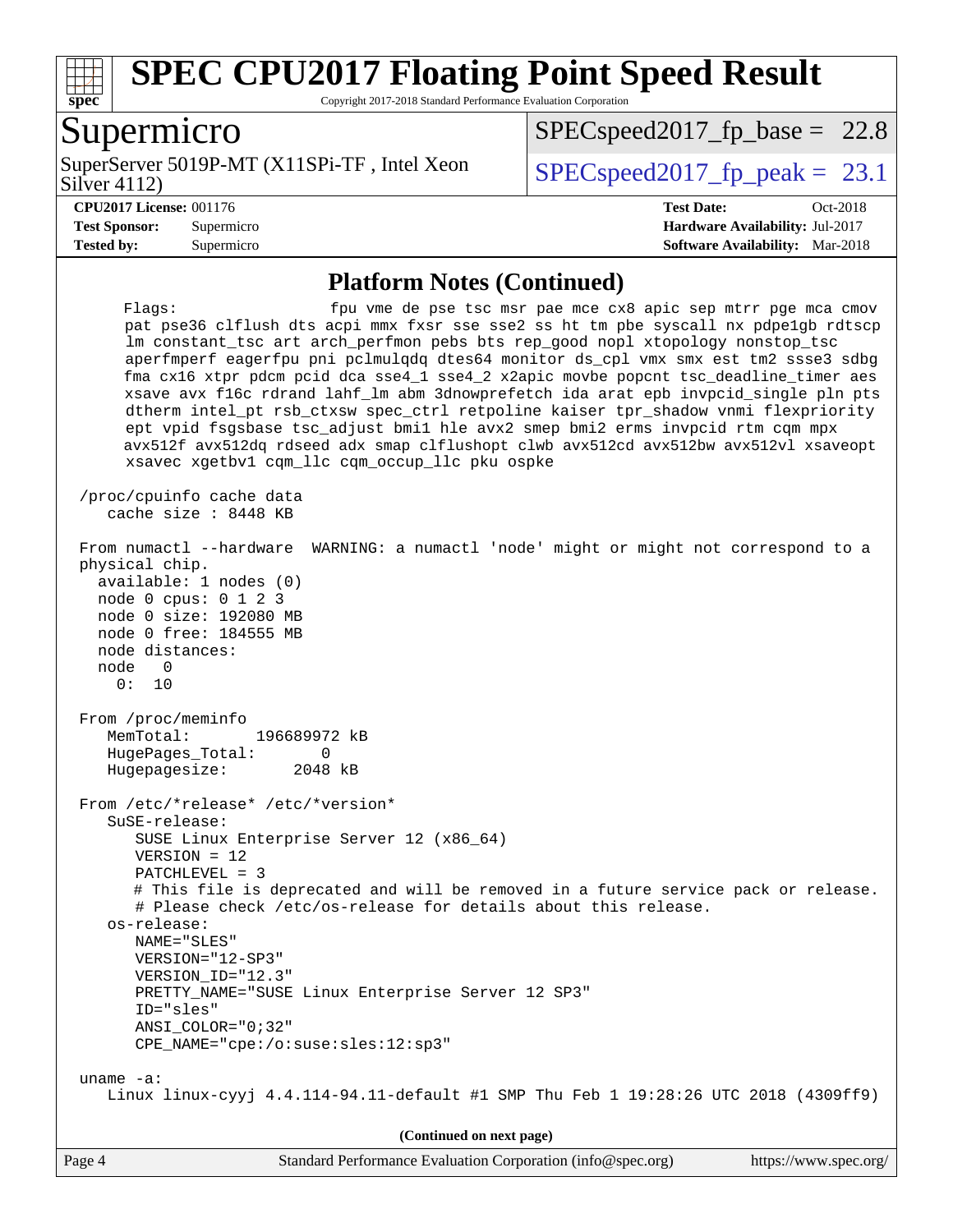

Copyright 2017-2018 Standard Performance Evaluation Corporation

### Supermicro

Silver 4112) SuperServer 5019P-MT  $(X11SPi-TF)$ , Intel Xeon  $\big|$  [SPECspeed2017\\_fp\\_peak =](http://www.spec.org/auto/cpu2017/Docs/result-fields.html#SPECspeed2017fppeak) 23.1

 $SPECspeed2017_fp\_base = 22.8$ 

**[CPU2017 License:](http://www.spec.org/auto/cpu2017/Docs/result-fields.html#CPU2017License)** 001176 **[Test Date:](http://www.spec.org/auto/cpu2017/Docs/result-fields.html#TestDate)** Oct-2018 **[Test Sponsor:](http://www.spec.org/auto/cpu2017/Docs/result-fields.html#TestSponsor)** Supermicro **[Hardware Availability:](http://www.spec.org/auto/cpu2017/Docs/result-fields.html#HardwareAvailability)** Jul-2017 **[Tested by:](http://www.spec.org/auto/cpu2017/Docs/result-fields.html#Testedby)** Supermicro **[Software Availability:](http://www.spec.org/auto/cpu2017/Docs/result-fields.html#SoftwareAvailability)** Mar-2018

#### **[Platform Notes \(Continued\)](http://www.spec.org/auto/cpu2017/Docs/result-fields.html#PlatformNotes)**

x86\_64 x86\_64 x86\_64 GNU/Linux

Kernel self-reported vulnerability status:

 CVE-2017-5754 (Meltdown): Mitigation: PTI CVE-2017-5753 (Spectre variant 1): Mitigation: Barriers CVE-2017-5715 (Spectre variant 2): Mitigation: IBRS+IBPB

run-level 3 Oct 5 11:57

 SPEC is set to: /home/cpu2017 Filesystem Type Size Used Avail Use% Mounted on /dev/sda3 xfs 145G 45G 100G 31% /home

 Additional information from dmidecode follows. WARNING: Use caution when you interpret this section. The 'dmidecode' program reads system data which is "intended to allow hardware to be accurately determined", but the intent may not be met, as there are frequent changes to hardware, firmware, and the "DMTF SMBIOS" standard. BIOS American Megatrends Inc. 2.1 06/14/2018 Memory: 2x NO DIMM NO DIMM 6x Samsung M393A4K40BB2-CTD 32 GB 2 rank 2666, configured at 2400

(End of data from sysinfo program)

#### **[Compiler Version Notes](http://www.spec.org/auto/cpu2017/Docs/result-fields.html#CompilerVersionNotes)**

| 619.1bm_s(base) 638.imagick_s(base, peak) 644.nab_s(base, peak)<br>CC.                        |
|-----------------------------------------------------------------------------------------------|
| icc (ICC) 18.0.2 20180210<br>Copyright (C) 1985-2018 Intel Corporation. All rights reserved.  |
| 619.lbm s(peak)<br>CC.                                                                        |
| icc (ICC) 18.0.2 20180210<br>Copyright (C) 1985-2018 Intel Corporation. All rights reserved.  |
| FC 607.cactuBSSN s(base, peak)                                                                |
| icpc (ICC) 18.0.2 20180210<br>Copyright (C) 1985-2018 Intel Corporation. All rights reserved. |
| (Continued on next page)                                                                      |
|                                                                                               |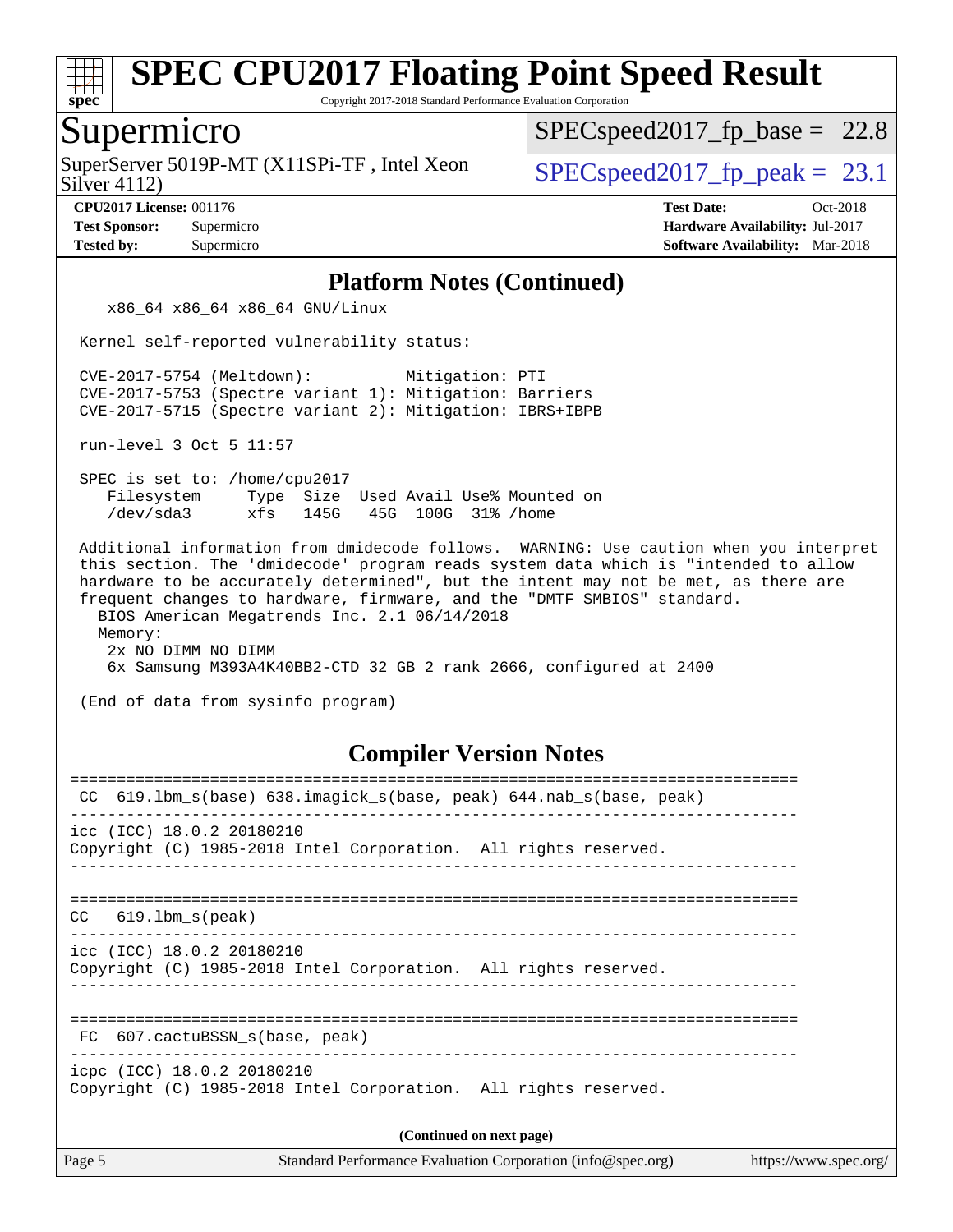

Copyright 2017-2018 Standard Performance Evaluation Corporation

## Supermicro

Silver 4112) SuperServer 5019P-MT (X11SPi-TF, Intel Xeon  $SPIEC speed2017_fp\_peak = 23.1$ 

 $SPEC speed2017_fp\_base = 22.8$ 

**[CPU2017 License:](http://www.spec.org/auto/cpu2017/Docs/result-fields.html#CPU2017License)** 001176 **[Test Date:](http://www.spec.org/auto/cpu2017/Docs/result-fields.html#TestDate)** Oct-2018 **[Test Sponsor:](http://www.spec.org/auto/cpu2017/Docs/result-fields.html#TestSponsor)** Supermicro **[Hardware Availability:](http://www.spec.org/auto/cpu2017/Docs/result-fields.html#HardwareAvailability)** Jul-2017 **[Tested by:](http://www.spec.org/auto/cpu2017/Docs/result-fields.html#Testedby)** Supermicro **[Software Availability:](http://www.spec.org/auto/cpu2017/Docs/result-fields.html#SoftwareAvailability)** Mar-2018

#### **[Compiler Version Notes \(Continued\)](http://www.spec.org/auto/cpu2017/Docs/result-fields.html#CompilerVersionNotes)**

| icc (ICC) 18.0.2 20180210<br>Copyright (C) 1985-2018 Intel Corporation. All rights reserved.<br>ifort (IFORT) 18.0.2 20180210 |  |
|-------------------------------------------------------------------------------------------------------------------------------|--|
| Copyright (C) 1985-2018 Intel Corporation. All rights reserved.                                                               |  |
|                                                                                                                               |  |
| 603.bwaves_s(base) 649.fotonik3d_s(base) 654.roms_s(base, peak)<br>FC.                                                        |  |
| ifort (IFORT) 18.0.2 20180210<br>Copyright (C) 1985-2018 Intel Corporation. All rights reserved.                              |  |
| FC 603.bwaves_s(peak) 649.fotonik3d_s(peak)                                                                                   |  |
| ifort (IFORT) 18.0.2 20180210<br>Copyright (C) 1985-2018 Intel Corporation. All rights reserved.                              |  |
| CC 621.wrf_s(base) 627.cam4_s(base, peak) 628.pop2_s(base)                                                                    |  |
| ifort (IFORT) 18.0.2 20180210<br>Copyright (C) 1985-2018 Intel Corporation. All rights reserved.<br>icc (ICC) 18.0.2 20180210 |  |
| Copyright (C) 1985-2018 Intel Corporation. All rights reserved.                                                               |  |
| $CC$ 621.wrf_s(peak) 628.pop2_s(peak)                                                                                         |  |
| ifort (IFORT) 18.0.2 20180210<br>Copyright (C) 1985-2018 Intel Corporation. All rights reserved.<br>icc (ICC) 18.0.2 20180210 |  |
| Copyright (C) 1985-2018 Intel Corporation. All rights reserved.                                                               |  |
|                                                                                                                               |  |

## **[Base Compiler Invocation](http://www.spec.org/auto/cpu2017/Docs/result-fields.html#BaseCompilerInvocation)**

[C benchmarks](http://www.spec.org/auto/cpu2017/Docs/result-fields.html#Cbenchmarks): [icc -m64 -std=c11](http://www.spec.org/cpu2017/results/res2018q4/cpu2017-20181015-09209.flags.html#user_CCbase_intel_icc_64bit_c11_33ee0cdaae7deeeab2a9725423ba97205ce30f63b9926c2519791662299b76a0318f32ddfffdc46587804de3178b4f9328c46fa7c2b0cd779d7a61945c91cd35)

[Fortran benchmarks](http://www.spec.org/auto/cpu2017/Docs/result-fields.html#Fortranbenchmarks): [ifort -m64](http://www.spec.org/cpu2017/results/res2018q4/cpu2017-20181015-09209.flags.html#user_FCbase_intel_ifort_64bit_24f2bb282fbaeffd6157abe4f878425411749daecae9a33200eee2bee2fe76f3b89351d69a8130dd5949958ce389cf37ff59a95e7a40d588e8d3a57e0c3fd751)

**(Continued on next page)**

Page 6 Standard Performance Evaluation Corporation [\(info@spec.org\)](mailto:info@spec.org) <https://www.spec.org/>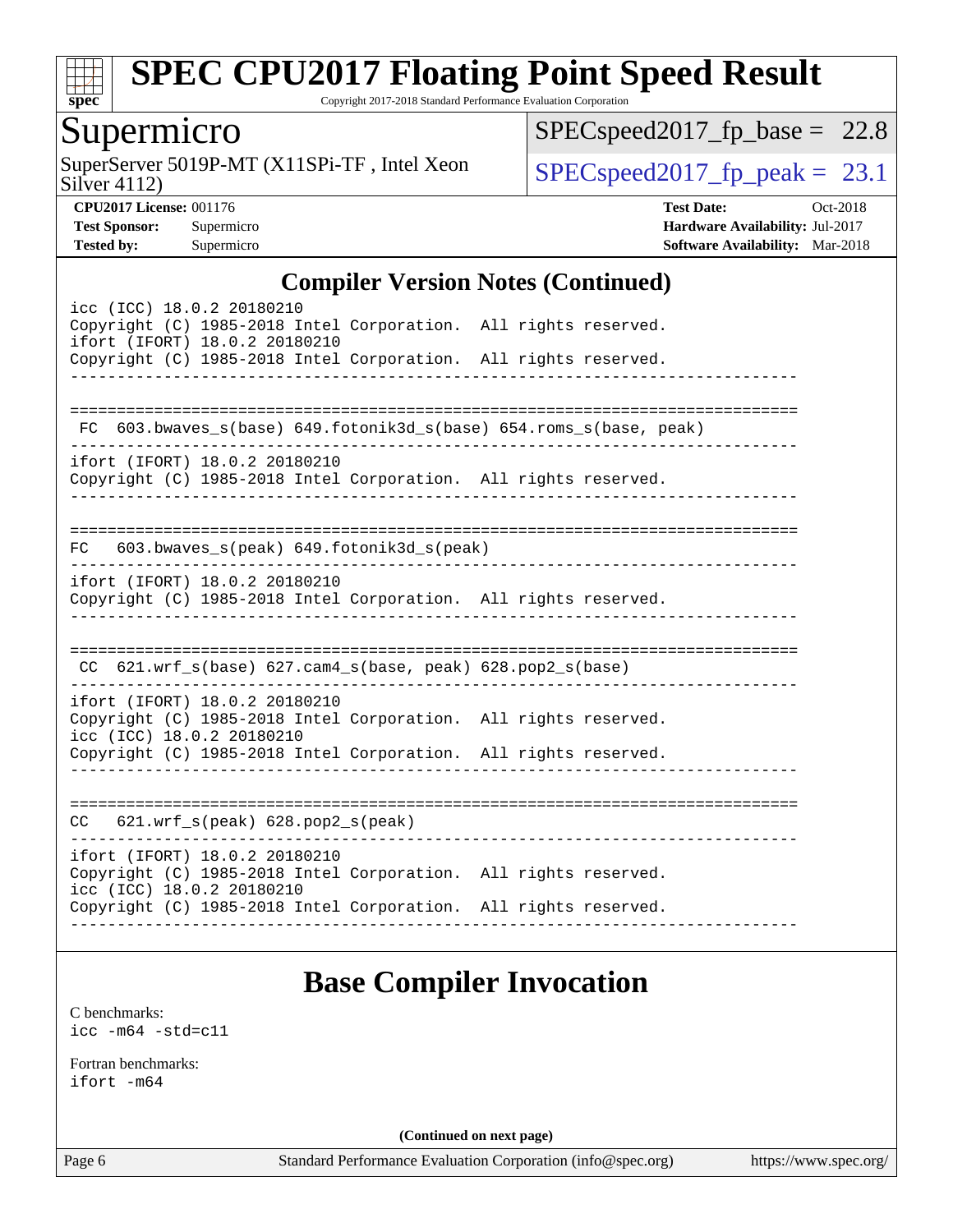

Copyright 2017-2018 Standard Performance Evaluation Corporation

### Supermicro

Silver 4112) SuperServer 5019P-MT  $(X11SPi-TF)$ , Intel Xeon  $SPECspeed2017_fp\_peak = 23.1$ 

 $SPECspeed2017_fp\_base = 22.8$ 

**[Tested by:](http://www.spec.org/auto/cpu2017/Docs/result-fields.html#Testedby)** Supermicro **[Software Availability:](http://www.spec.org/auto/cpu2017/Docs/result-fields.html#SoftwareAvailability)** Mar-2018

**[CPU2017 License:](http://www.spec.org/auto/cpu2017/Docs/result-fields.html#CPU2017License)** 001176 **[Test Date:](http://www.spec.org/auto/cpu2017/Docs/result-fields.html#TestDate)** Oct-2018 **[Test Sponsor:](http://www.spec.org/auto/cpu2017/Docs/result-fields.html#TestSponsor)** Supermicro **[Hardware Availability:](http://www.spec.org/auto/cpu2017/Docs/result-fields.html#HardwareAvailability)** Jul-2017

# **[Base Compiler Invocation \(Continued\)](http://www.spec.org/auto/cpu2017/Docs/result-fields.html#BaseCompilerInvocation)**

[Benchmarks using both Fortran and C](http://www.spec.org/auto/cpu2017/Docs/result-fields.html#BenchmarksusingbothFortranandC): [ifort -m64](http://www.spec.org/cpu2017/results/res2018q4/cpu2017-20181015-09209.flags.html#user_CC_FCbase_intel_ifort_64bit_24f2bb282fbaeffd6157abe4f878425411749daecae9a33200eee2bee2fe76f3b89351d69a8130dd5949958ce389cf37ff59a95e7a40d588e8d3a57e0c3fd751) [icc -m64 -std=c11](http://www.spec.org/cpu2017/results/res2018q4/cpu2017-20181015-09209.flags.html#user_CC_FCbase_intel_icc_64bit_c11_33ee0cdaae7deeeab2a9725423ba97205ce30f63b9926c2519791662299b76a0318f32ddfffdc46587804de3178b4f9328c46fa7c2b0cd779d7a61945c91cd35)

[Benchmarks using Fortran, C, and C++:](http://www.spec.org/auto/cpu2017/Docs/result-fields.html#BenchmarksusingFortranCandCXX) [icpc -m64](http://www.spec.org/cpu2017/results/res2018q4/cpu2017-20181015-09209.flags.html#user_CC_CXX_FCbase_intel_icpc_64bit_4ecb2543ae3f1412ef961e0650ca070fec7b7afdcd6ed48761b84423119d1bf6bdf5cad15b44d48e7256388bc77273b966e5eb805aefd121eb22e9299b2ec9d9) [icc -m64 -std=c11](http://www.spec.org/cpu2017/results/res2018q4/cpu2017-20181015-09209.flags.html#user_CC_CXX_FCbase_intel_icc_64bit_c11_33ee0cdaae7deeeab2a9725423ba97205ce30f63b9926c2519791662299b76a0318f32ddfffdc46587804de3178b4f9328c46fa7c2b0cd779d7a61945c91cd35) [ifort -m64](http://www.spec.org/cpu2017/results/res2018q4/cpu2017-20181015-09209.flags.html#user_CC_CXX_FCbase_intel_ifort_64bit_24f2bb282fbaeffd6157abe4f878425411749daecae9a33200eee2bee2fe76f3b89351d69a8130dd5949958ce389cf37ff59a95e7a40d588e8d3a57e0c3fd751)

### **[Base Portability Flags](http://www.spec.org/auto/cpu2017/Docs/result-fields.html#BasePortabilityFlags)**

 603.bwaves\_s: [-DSPEC\\_LP64](http://www.spec.org/cpu2017/results/res2018q4/cpu2017-20181015-09209.flags.html#suite_basePORTABILITY603_bwaves_s_DSPEC_LP64) 607.cactuBSSN\_s: [-DSPEC\\_LP64](http://www.spec.org/cpu2017/results/res2018q4/cpu2017-20181015-09209.flags.html#suite_basePORTABILITY607_cactuBSSN_s_DSPEC_LP64) 619.lbm\_s: [-DSPEC\\_LP64](http://www.spec.org/cpu2017/results/res2018q4/cpu2017-20181015-09209.flags.html#suite_basePORTABILITY619_lbm_s_DSPEC_LP64) 621.wrf\_s: [-DSPEC\\_LP64](http://www.spec.org/cpu2017/results/res2018q4/cpu2017-20181015-09209.flags.html#suite_basePORTABILITY621_wrf_s_DSPEC_LP64) [-DSPEC\\_CASE\\_FLAG](http://www.spec.org/cpu2017/results/res2018q4/cpu2017-20181015-09209.flags.html#b621.wrf_s_baseCPORTABILITY_DSPEC_CASE_FLAG) [-convert big\\_endian](http://www.spec.org/cpu2017/results/res2018q4/cpu2017-20181015-09209.flags.html#user_baseFPORTABILITY621_wrf_s_convert_big_endian_c3194028bc08c63ac5d04de18c48ce6d347e4e562e8892b8bdbdc0214820426deb8554edfa529a3fb25a586e65a3d812c835984020483e7e73212c4d31a38223) 627.cam4\_s: [-DSPEC\\_LP64](http://www.spec.org/cpu2017/results/res2018q4/cpu2017-20181015-09209.flags.html#suite_basePORTABILITY627_cam4_s_DSPEC_LP64) [-DSPEC\\_CASE\\_FLAG](http://www.spec.org/cpu2017/results/res2018q4/cpu2017-20181015-09209.flags.html#b627.cam4_s_baseCPORTABILITY_DSPEC_CASE_FLAG) 628.pop2\_s: [-DSPEC\\_LP64](http://www.spec.org/cpu2017/results/res2018q4/cpu2017-20181015-09209.flags.html#suite_basePORTABILITY628_pop2_s_DSPEC_LP64) [-DSPEC\\_CASE\\_FLAG](http://www.spec.org/cpu2017/results/res2018q4/cpu2017-20181015-09209.flags.html#b628.pop2_s_baseCPORTABILITY_DSPEC_CASE_FLAG) [-convert big\\_endian](http://www.spec.org/cpu2017/results/res2018q4/cpu2017-20181015-09209.flags.html#user_baseFPORTABILITY628_pop2_s_convert_big_endian_c3194028bc08c63ac5d04de18c48ce6d347e4e562e8892b8bdbdc0214820426deb8554edfa529a3fb25a586e65a3d812c835984020483e7e73212c4d31a38223) [-assume byterecl](http://www.spec.org/cpu2017/results/res2018q4/cpu2017-20181015-09209.flags.html#user_baseFPORTABILITY628_pop2_s_assume_byterecl_7e47d18b9513cf18525430bbf0f2177aa9bf368bc7a059c09b2c06a34b53bd3447c950d3f8d6c70e3faf3a05c8557d66a5798b567902e8849adc142926523472) 638.imagick\_s: [-DSPEC\\_LP64](http://www.spec.org/cpu2017/results/res2018q4/cpu2017-20181015-09209.flags.html#suite_basePORTABILITY638_imagick_s_DSPEC_LP64) 644.nab\_s: [-DSPEC\\_LP64](http://www.spec.org/cpu2017/results/res2018q4/cpu2017-20181015-09209.flags.html#suite_basePORTABILITY644_nab_s_DSPEC_LP64) 649.fotonik3d\_s: [-DSPEC\\_LP64](http://www.spec.org/cpu2017/results/res2018q4/cpu2017-20181015-09209.flags.html#suite_basePORTABILITY649_fotonik3d_s_DSPEC_LP64) 654.roms\_s: [-DSPEC\\_LP64](http://www.spec.org/cpu2017/results/res2018q4/cpu2017-20181015-09209.flags.html#suite_basePORTABILITY654_roms_s_DSPEC_LP64)

# **[Base Optimization Flags](http://www.spec.org/auto/cpu2017/Docs/result-fields.html#BaseOptimizationFlags)**

#### [C benchmarks](http://www.spec.org/auto/cpu2017/Docs/result-fields.html#Cbenchmarks):

[-Wl,-z,muldefs](http://www.spec.org/cpu2017/results/res2018q4/cpu2017-20181015-09209.flags.html#user_CCbase_link_force_multiple1_b4cbdb97b34bdee9ceefcfe54f4c8ea74255f0b02a4b23e853cdb0e18eb4525ac79b5a88067c842dd0ee6996c24547a27a4b99331201badda8798ef8a743f577) [-xCORE-AVX512](http://www.spec.org/cpu2017/results/res2018q4/cpu2017-20181015-09209.flags.html#user_CCbase_f-xCORE-AVX512) [-ipo](http://www.spec.org/cpu2017/results/res2018q4/cpu2017-20181015-09209.flags.html#user_CCbase_f-ipo) [-O3](http://www.spec.org/cpu2017/results/res2018q4/cpu2017-20181015-09209.flags.html#user_CCbase_f-O3) [-no-prec-div](http://www.spec.org/cpu2017/results/res2018q4/cpu2017-20181015-09209.flags.html#user_CCbase_f-no-prec-div) [-qopt-prefetch](http://www.spec.org/cpu2017/results/res2018q4/cpu2017-20181015-09209.flags.html#user_CCbase_f-qopt-prefetch) [-ffinite-math-only](http://www.spec.org/cpu2017/results/res2018q4/cpu2017-20181015-09209.flags.html#user_CCbase_f_finite_math_only_cb91587bd2077682c4b38af759c288ed7c732db004271a9512da14a4f8007909a5f1427ecbf1a0fb78ff2a814402c6114ac565ca162485bbcae155b5e4258871) [-qopt-mem-layout-trans=3](http://www.spec.org/cpu2017/results/res2018q4/cpu2017-20181015-09209.flags.html#user_CCbase_f-qopt-mem-layout-trans_de80db37974c74b1f0e20d883f0b675c88c3b01e9d123adea9b28688d64333345fb62bc4a798493513fdb68f60282f9a726aa07f478b2f7113531aecce732043) [-qopenmp](http://www.spec.org/cpu2017/results/res2018q4/cpu2017-20181015-09209.flags.html#user_CCbase_qopenmp_16be0c44f24f464004c6784a7acb94aca937f053568ce72f94b139a11c7c168634a55f6653758ddd83bcf7b8463e8028bb0b48b77bcddc6b78d5d95bb1df2967) [-DSPEC\\_OPENMP](http://www.spec.org/cpu2017/results/res2018q4/cpu2017-20181015-09209.flags.html#suite_CCbase_DSPEC_OPENMP) [-L/usr/local/je5.0.1-64/lib](http://www.spec.org/cpu2017/results/res2018q4/cpu2017-20181015-09209.flags.html#user_CCbase_jemalloc_link_path64_4b10a636b7bce113509b17f3bd0d6226c5fb2346b9178c2d0232c14f04ab830f976640479e5c33dc2bcbbdad86ecfb6634cbbd4418746f06f368b512fced5394) [-ljemalloc](http://www.spec.org/cpu2017/results/res2018q4/cpu2017-20181015-09209.flags.html#user_CCbase_jemalloc_link_lib_d1249b907c500fa1c0672f44f562e3d0f79738ae9e3c4a9c376d49f265a04b9c99b167ecedbf6711b3085be911c67ff61f150a17b3472be731631ba4d0471706)

[Fortran benchmarks](http://www.spec.org/auto/cpu2017/Docs/result-fields.html#Fortranbenchmarks):

[-Wl,-z,muldefs](http://www.spec.org/cpu2017/results/res2018q4/cpu2017-20181015-09209.flags.html#user_FCbase_link_force_multiple1_b4cbdb97b34bdee9ceefcfe54f4c8ea74255f0b02a4b23e853cdb0e18eb4525ac79b5a88067c842dd0ee6996c24547a27a4b99331201badda8798ef8a743f577) [-DSPEC\\_OPENMP](http://www.spec.org/cpu2017/results/res2018q4/cpu2017-20181015-09209.flags.html#suite_FCbase_DSPEC_OPENMP) [-xCORE-AVX512](http://www.spec.org/cpu2017/results/res2018q4/cpu2017-20181015-09209.flags.html#user_FCbase_f-xCORE-AVX512) [-ipo](http://www.spec.org/cpu2017/results/res2018q4/cpu2017-20181015-09209.flags.html#user_FCbase_f-ipo) [-O3](http://www.spec.org/cpu2017/results/res2018q4/cpu2017-20181015-09209.flags.html#user_FCbase_f-O3) [-no-prec-div](http://www.spec.org/cpu2017/results/res2018q4/cpu2017-20181015-09209.flags.html#user_FCbase_f-no-prec-div) [-qopt-prefetch](http://www.spec.org/cpu2017/results/res2018q4/cpu2017-20181015-09209.flags.html#user_FCbase_f-qopt-prefetch) [-ffinite-math-only](http://www.spec.org/cpu2017/results/res2018q4/cpu2017-20181015-09209.flags.html#user_FCbase_f_finite_math_only_cb91587bd2077682c4b38af759c288ed7c732db004271a9512da14a4f8007909a5f1427ecbf1a0fb78ff2a814402c6114ac565ca162485bbcae155b5e4258871) [-qopt-mem-layout-trans=3](http://www.spec.org/cpu2017/results/res2018q4/cpu2017-20181015-09209.flags.html#user_FCbase_f-qopt-mem-layout-trans_de80db37974c74b1f0e20d883f0b675c88c3b01e9d123adea9b28688d64333345fb62bc4a798493513fdb68f60282f9a726aa07f478b2f7113531aecce732043) [-qopenmp](http://www.spec.org/cpu2017/results/res2018q4/cpu2017-20181015-09209.flags.html#user_FCbase_qopenmp_16be0c44f24f464004c6784a7acb94aca937f053568ce72f94b139a11c7c168634a55f6653758ddd83bcf7b8463e8028bb0b48b77bcddc6b78d5d95bb1df2967) [-nostandard-realloc-lhs](http://www.spec.org/cpu2017/results/res2018q4/cpu2017-20181015-09209.flags.html#user_FCbase_f_2003_std_realloc_82b4557e90729c0f113870c07e44d33d6f5a304b4f63d4c15d2d0f1fab99f5daaed73bdb9275d9ae411527f28b936061aa8b9c8f2d63842963b95c9dd6426b8a) [-L/usr/local/je5.0.1-64/lib](http://www.spec.org/cpu2017/results/res2018q4/cpu2017-20181015-09209.flags.html#user_FCbase_jemalloc_link_path64_4b10a636b7bce113509b17f3bd0d6226c5fb2346b9178c2d0232c14f04ab830f976640479e5c33dc2bcbbdad86ecfb6634cbbd4418746f06f368b512fced5394) [-ljemalloc](http://www.spec.org/cpu2017/results/res2018q4/cpu2017-20181015-09209.flags.html#user_FCbase_jemalloc_link_lib_d1249b907c500fa1c0672f44f562e3d0f79738ae9e3c4a9c376d49f265a04b9c99b167ecedbf6711b3085be911c67ff61f150a17b3472be731631ba4d0471706)

#### [Benchmarks using both Fortran and C](http://www.spec.org/auto/cpu2017/Docs/result-fields.html#BenchmarksusingbothFortranandC):

[-Wl,-z,muldefs](http://www.spec.org/cpu2017/results/res2018q4/cpu2017-20181015-09209.flags.html#user_CC_FCbase_link_force_multiple1_b4cbdb97b34bdee9ceefcfe54f4c8ea74255f0b02a4b23e853cdb0e18eb4525ac79b5a88067c842dd0ee6996c24547a27a4b99331201badda8798ef8a743f577) [-xCORE-AVX512](http://www.spec.org/cpu2017/results/res2018q4/cpu2017-20181015-09209.flags.html#user_CC_FCbase_f-xCORE-AVX512) [-ipo](http://www.spec.org/cpu2017/results/res2018q4/cpu2017-20181015-09209.flags.html#user_CC_FCbase_f-ipo) [-O3](http://www.spec.org/cpu2017/results/res2018q4/cpu2017-20181015-09209.flags.html#user_CC_FCbase_f-O3) [-no-prec-div](http://www.spec.org/cpu2017/results/res2018q4/cpu2017-20181015-09209.flags.html#user_CC_FCbase_f-no-prec-div) [-qopt-prefetch](http://www.spec.org/cpu2017/results/res2018q4/cpu2017-20181015-09209.flags.html#user_CC_FCbase_f-qopt-prefetch) [-ffinite-math-only](http://www.spec.org/cpu2017/results/res2018q4/cpu2017-20181015-09209.flags.html#user_CC_FCbase_f_finite_math_only_cb91587bd2077682c4b38af759c288ed7c732db004271a9512da14a4f8007909a5f1427ecbf1a0fb78ff2a814402c6114ac565ca162485bbcae155b5e4258871) [-qopt-mem-layout-trans=3](http://www.spec.org/cpu2017/results/res2018q4/cpu2017-20181015-09209.flags.html#user_CC_FCbase_f-qopt-mem-layout-trans_de80db37974c74b1f0e20d883f0b675c88c3b01e9d123adea9b28688d64333345fb62bc4a798493513fdb68f60282f9a726aa07f478b2f7113531aecce732043) [-qopenmp](http://www.spec.org/cpu2017/results/res2018q4/cpu2017-20181015-09209.flags.html#user_CC_FCbase_qopenmp_16be0c44f24f464004c6784a7acb94aca937f053568ce72f94b139a11c7c168634a55f6653758ddd83bcf7b8463e8028bb0b48b77bcddc6b78d5d95bb1df2967) [-DSPEC\\_OPENMP](http://www.spec.org/cpu2017/results/res2018q4/cpu2017-20181015-09209.flags.html#suite_CC_FCbase_DSPEC_OPENMP) [-nostandard-realloc-lhs](http://www.spec.org/cpu2017/results/res2018q4/cpu2017-20181015-09209.flags.html#user_CC_FCbase_f_2003_std_realloc_82b4557e90729c0f113870c07e44d33d6f5a304b4f63d4c15d2d0f1fab99f5daaed73bdb9275d9ae411527f28b936061aa8b9c8f2d63842963b95c9dd6426b8a) [-L/usr/local/je5.0.1-64/lib](http://www.spec.org/cpu2017/results/res2018q4/cpu2017-20181015-09209.flags.html#user_CC_FCbase_jemalloc_link_path64_4b10a636b7bce113509b17f3bd0d6226c5fb2346b9178c2d0232c14f04ab830f976640479e5c33dc2bcbbdad86ecfb6634cbbd4418746f06f368b512fced5394) [-ljemalloc](http://www.spec.org/cpu2017/results/res2018q4/cpu2017-20181015-09209.flags.html#user_CC_FCbase_jemalloc_link_lib_d1249b907c500fa1c0672f44f562e3d0f79738ae9e3c4a9c376d49f265a04b9c99b167ecedbf6711b3085be911c67ff61f150a17b3472be731631ba4d0471706)

#### [Benchmarks using Fortran, C, and C++:](http://www.spec.org/auto/cpu2017/Docs/result-fields.html#BenchmarksusingFortranCandCXX)

```
-Wl,-z,muldefs -xCORE-AVX512 -ipo -O3 -no-prec-div -qopt-prefetch
-ffinite-math-only -qopt-mem-layout-trans=3 -qopenmp -DSPEC_OPENMP
-nostandard-realloc-lhs -L/usr/local/je5.0.1-64/lib -ljemalloc
```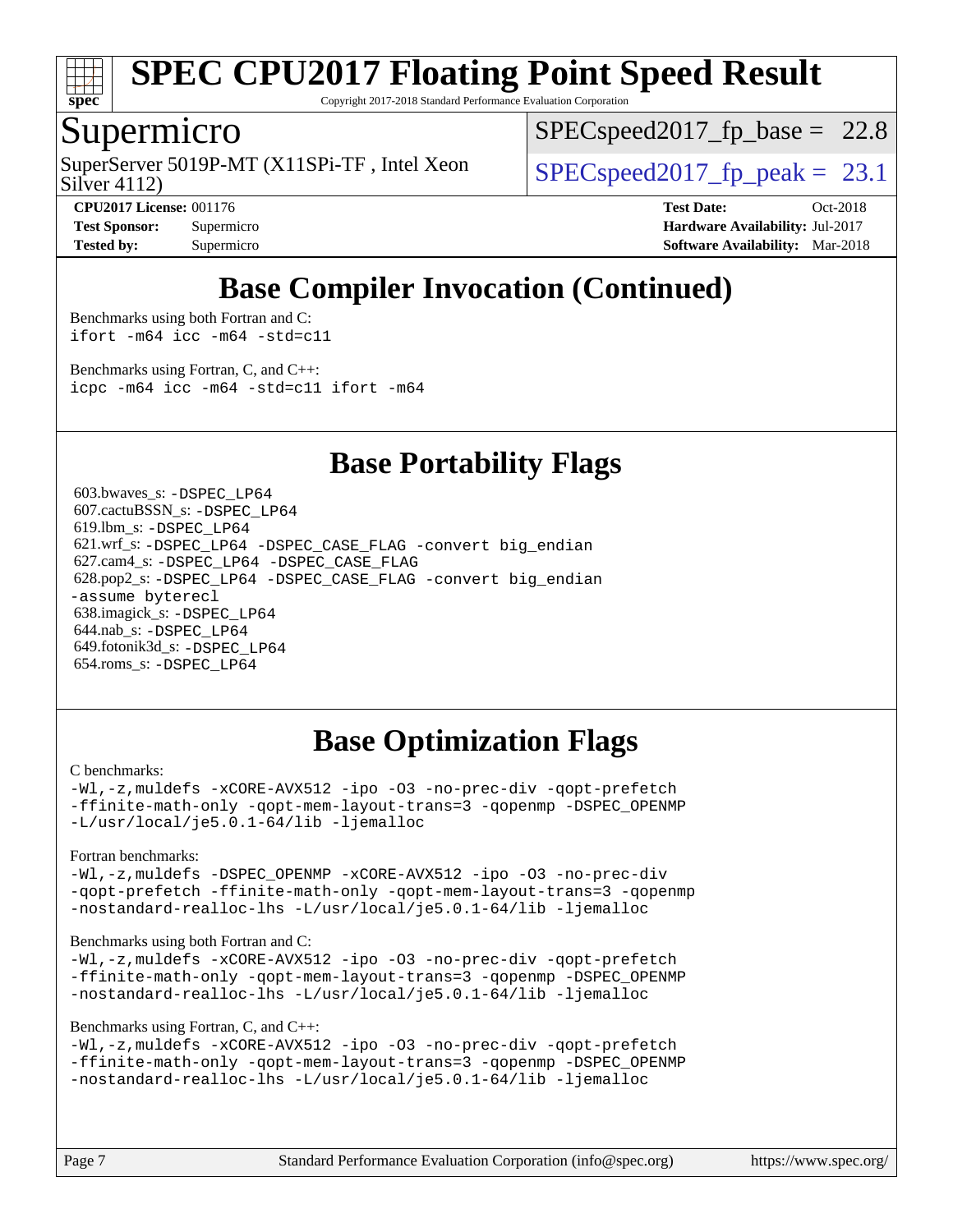

Copyright 2017-2018 Standard Performance Evaluation Corporation

### Supermicro

Silver 4112) SuperServer 5019P-MT  $(X11SPi-TF)$ , Intel Xeon  $\big|$  [SPECspeed2017\\_fp\\_peak =](http://www.spec.org/auto/cpu2017/Docs/result-fields.html#SPECspeed2017fppeak) 23.1

 $SPECspeed2017_fp\_base = 22.8$ 

**[CPU2017 License:](http://www.spec.org/auto/cpu2017/Docs/result-fields.html#CPU2017License)** 001176 **[Test Date:](http://www.spec.org/auto/cpu2017/Docs/result-fields.html#TestDate)** Oct-2018 **[Test Sponsor:](http://www.spec.org/auto/cpu2017/Docs/result-fields.html#TestSponsor)** Supermicro **[Hardware Availability:](http://www.spec.org/auto/cpu2017/Docs/result-fields.html#HardwareAvailability)** Jul-2017 **[Tested by:](http://www.spec.org/auto/cpu2017/Docs/result-fields.html#Testedby)** Supermicro **[Software Availability:](http://www.spec.org/auto/cpu2017/Docs/result-fields.html#SoftwareAvailability)** Mar-2018

# **[Peak Compiler Invocation](http://www.spec.org/auto/cpu2017/Docs/result-fields.html#PeakCompilerInvocation)**

[C benchmarks](http://www.spec.org/auto/cpu2017/Docs/result-fields.html#Cbenchmarks): [icc -m64 -std=c11](http://www.spec.org/cpu2017/results/res2018q4/cpu2017-20181015-09209.flags.html#user_CCpeak_intel_icc_64bit_c11_33ee0cdaae7deeeab2a9725423ba97205ce30f63b9926c2519791662299b76a0318f32ddfffdc46587804de3178b4f9328c46fa7c2b0cd779d7a61945c91cd35)

[Fortran benchmarks:](http://www.spec.org/auto/cpu2017/Docs/result-fields.html#Fortranbenchmarks) [ifort -m64](http://www.spec.org/cpu2017/results/res2018q4/cpu2017-20181015-09209.flags.html#user_FCpeak_intel_ifort_64bit_24f2bb282fbaeffd6157abe4f878425411749daecae9a33200eee2bee2fe76f3b89351d69a8130dd5949958ce389cf37ff59a95e7a40d588e8d3a57e0c3fd751)

[Benchmarks using both Fortran and C](http://www.spec.org/auto/cpu2017/Docs/result-fields.html#BenchmarksusingbothFortranandC): [ifort -m64](http://www.spec.org/cpu2017/results/res2018q4/cpu2017-20181015-09209.flags.html#user_CC_FCpeak_intel_ifort_64bit_24f2bb282fbaeffd6157abe4f878425411749daecae9a33200eee2bee2fe76f3b89351d69a8130dd5949958ce389cf37ff59a95e7a40d588e8d3a57e0c3fd751) [icc -m64 -std=c11](http://www.spec.org/cpu2017/results/res2018q4/cpu2017-20181015-09209.flags.html#user_CC_FCpeak_intel_icc_64bit_c11_33ee0cdaae7deeeab2a9725423ba97205ce30f63b9926c2519791662299b76a0318f32ddfffdc46587804de3178b4f9328c46fa7c2b0cd779d7a61945c91cd35)

[Benchmarks using Fortran, C, and C++](http://www.spec.org/auto/cpu2017/Docs/result-fields.html#BenchmarksusingFortranCandCXX): [icpc -m64](http://www.spec.org/cpu2017/results/res2018q4/cpu2017-20181015-09209.flags.html#user_CC_CXX_FCpeak_intel_icpc_64bit_4ecb2543ae3f1412ef961e0650ca070fec7b7afdcd6ed48761b84423119d1bf6bdf5cad15b44d48e7256388bc77273b966e5eb805aefd121eb22e9299b2ec9d9) [icc -m64 -std=c11](http://www.spec.org/cpu2017/results/res2018q4/cpu2017-20181015-09209.flags.html#user_CC_CXX_FCpeak_intel_icc_64bit_c11_33ee0cdaae7deeeab2a9725423ba97205ce30f63b9926c2519791662299b76a0318f32ddfffdc46587804de3178b4f9328c46fa7c2b0cd779d7a61945c91cd35) [ifort -m64](http://www.spec.org/cpu2017/results/res2018q4/cpu2017-20181015-09209.flags.html#user_CC_CXX_FCpeak_intel_ifort_64bit_24f2bb282fbaeffd6157abe4f878425411749daecae9a33200eee2bee2fe76f3b89351d69a8130dd5949958ce389cf37ff59a95e7a40d588e8d3a57e0c3fd751)

## **[Peak Portability Flags](http://www.spec.org/auto/cpu2017/Docs/result-fields.html#PeakPortabilityFlags)**

Same as Base Portability Flags

# **[Peak Optimization Flags](http://www.spec.org/auto/cpu2017/Docs/result-fields.html#PeakOptimizationFlags)**

[C benchmarks](http://www.spec.org/auto/cpu2017/Docs/result-fields.html#Cbenchmarks):

```
(info@spec.org)https://www.spec.org/
  619.lbm_s: -prof-gen(pass 1) -prof-use(pass 2) -O2 -xCORE-AVX512
-qopt-prefetch -ipo -O3 -ffinite-math-only -no-prec-div
-qopt-mem-layout-trans=3 -DSPEC_SUPPRESS_OPENMP -qopenmp
-DSPEC_OPENMP
  638.imagick_s: -xCORE-AVX512 -ipo -O3 -no-prec-div -qopt-prefetch
-ffinite-math-only -qopt-mem-layout-trans=3 -qopenmp
-DSPEC_OPENMP
 644.nab_s: basepeak = yes
Fortran benchmarks: 
 603.bwaves s: basepeak = yes
  649.fotonik3d_s: basepeak = yes
  654.roms_s: basepeak = yes
Benchmarks using both Fortran and C: 
                                    (Continued on next page)
```